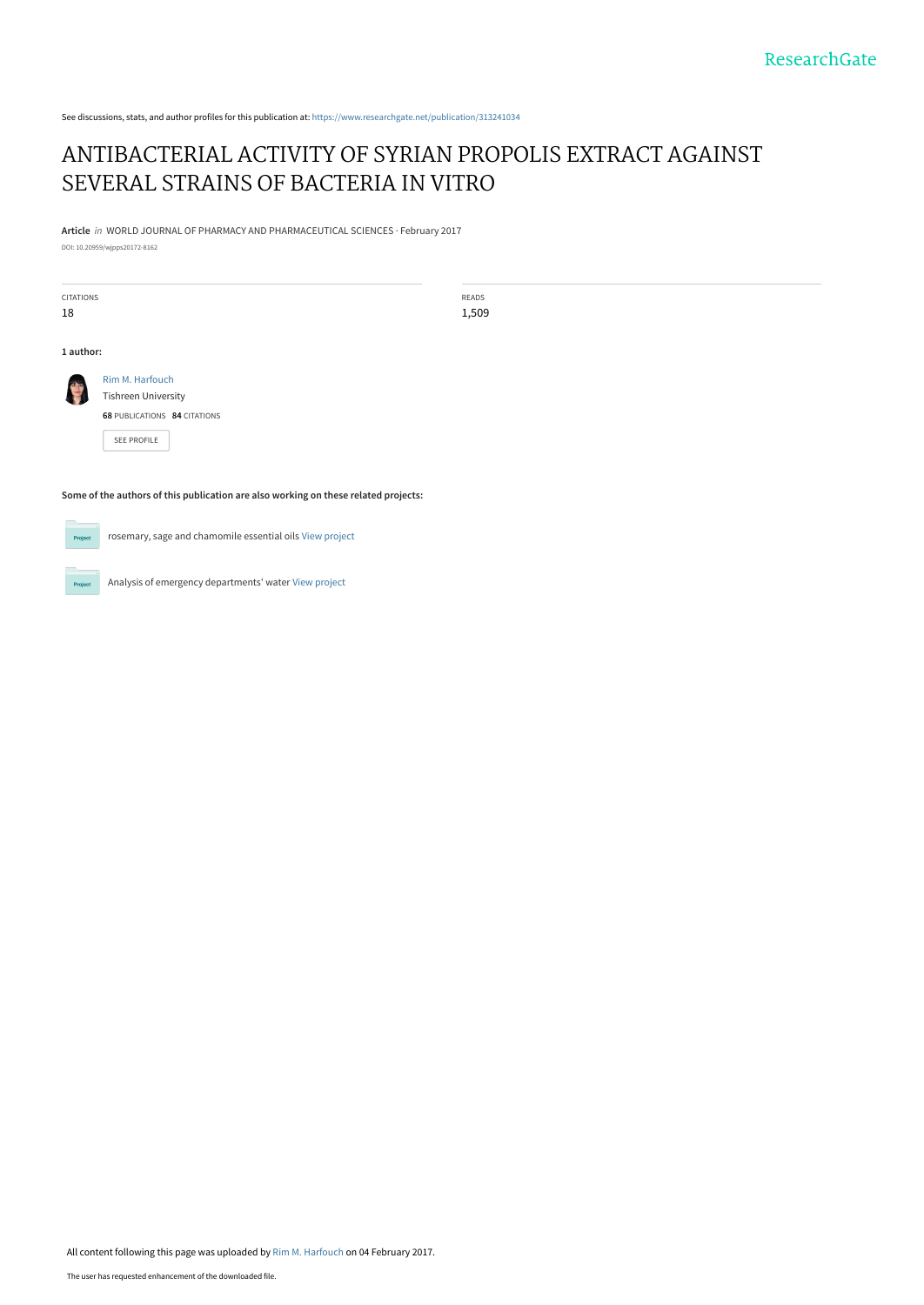

 **Volume 6, Issue 02, 42-46 Research Article ISSN 2278 – 4357**

 **SJIF Impact Factor 6.647**

 $\varpi$ 

# **ANTIBACTERIAL ACTIVITY OF SYRIAN PROPOLIS EXTRACT AGAINST SEVERAL STRAINS OF BACTERIA IN VITRO**

## **Rim M. Harfouch\*, Raneem Mohammad and Hala Suliman**

Department of Microbiology, Faculty of Pharmacy, Al Andalus University, Tartous, Syria.

Article Received on 23 Nov. 2016,

Revised on 13 Dec. 2016, Accepted on 03 Jan. 2017 DOI: 10.20959/wjpps20172-8162

**\*Corresponding Author Rim M. Harfouch** Department of Microbiology, Faculty of Pharmacy, Al Andalus University, Tartous, Syria.

## **ABSTRACT**

We aimed in this study to evaluate the effectiveness of Syrian propolis on some bacterial strains isolated from Al-Assad hospital in Latakia, to estimate its antimicrobial activity. Thus, we studied two propolis samples from two regions in the Syrian coast, and prepared ethanolic extracts of propolis (EEP) with different concentrations (0.5%, 1%, 5%, 10%, and 20%). Then we tested these extracts on four strains of bacteria (*Staphylococcus aureus*, *Pseudomonas aeruginosa*, *Escherichia coli*, and *Acinetobacter baumannii*), using pore method on Muller Hinton Agar. As we observed, the bacteria showed diverse susceptibility to the extracts and the most susceptible bacterium was

*Staphylococcus aureus* which was sensitive to all concentrations and especially for EEP 20%. However, the least affected bacteria were *E. coli* and Pseudomonas, as the 0.5% and 1% EEP had no efficacy. On the other hand, there were little differences in antimicrobial activity between the two samples of propolis.

**KEYWORDS**: Syrian Propolis, Ethanolic extract of Propolis, Antimicrobial activity.

## **INTRODUCTION**

Propolis is a mixture of beeswax and resins collected by the honeybee from different plant buds, leaves and exudates. Bees use propolis not only as a building material but also as a means of maintaining low levels of bacterial and fungal concentration in the hive.  $[1,2]$ 

More than 150 components such as polyphenols, phenolic aldehydes, quinones, coumarins, amino acids, steroids and inorganic components have been identified in propolis samples.<sup>[1]</sup> Among the compounds reported to occur in these samples, phenolic acids and flavonoids are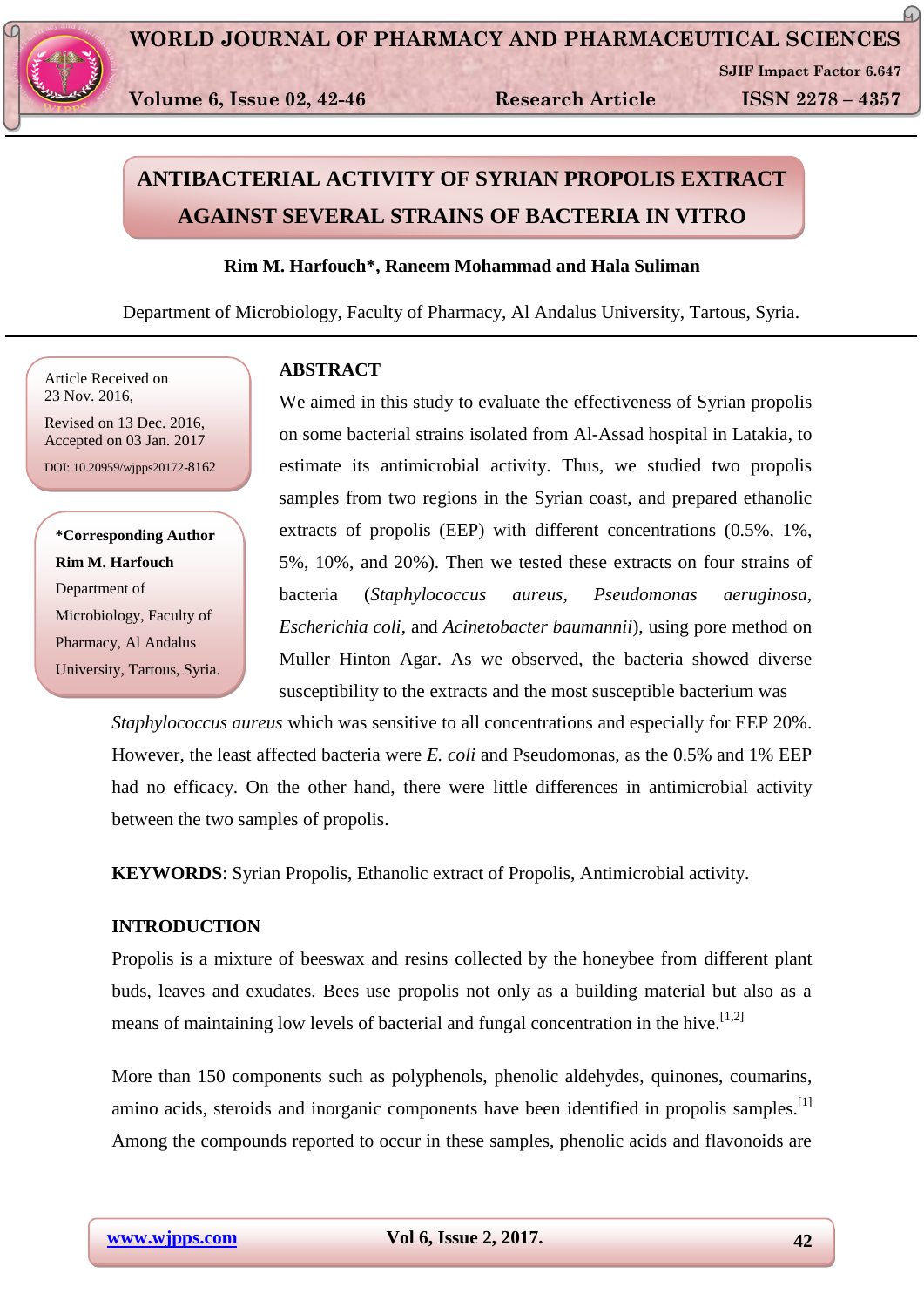particularly important since many of propolis' alleged biological activities are attributed to these substances.[3]

Considering the complex structure of propolis, it cannot be used directly: The wax and organic debris are removed during processing, creating propolis tincture, then Propolis is extracted with suitable solvent.<sup>[4]</sup> The most common solvents used for extraction are water, methanol, ethanol, chloroform, dichloromethane, ether, and acetone.<sup>[2]</sup> It was observed that some extracts (ethanol, and 40% methanol extracts) found to be active against all the microbes while two extract was inactive that is, Petroleum ether and chloroform extracts.<sup>[4]</sup> Propolis has long been used in oriental folk and in European ethno-pharmacology medicine for curing infections and as an antiseptic and anti-inflammatory agent for healing wounds and burns.<sup>[1,5]</sup> A number of investigations have shown that propolis possesses antibacterial, antiviral and antifungal properties. Moreover, it has been shown that there were variations in the antimicrobial activity according to the propolis origin.<sup>[5]</sup> Propolis is used to treat a variety

Preliminary scientific studies show that propolis has in vitro antibacterial and antifungal activity with active constituents including flavonoids like galangin and hydroxycinnamic acids and caffeic acid.<sup>[7]</sup> Thus propolis was found to have antibacterial activity against a range of commonly encountered cocci and Gram (+) rods, including the human tubercle bacillus, but only limited activity against Gram (-) bacilli. Thus propolis is more active on Gram (+) than on Gram (-) bacteria. On the other hand, it has been suggested that the killing of staphylococci is the result of the combined action of several components, none of which alone are effective.<sup>[8]</sup>

of diseases, such as eczema, ulcers and eye, throat and urinary tract infections.[6]

The objective of this work was to investigate antimicrobial properties of two propolis samples obtained from different regions of Syria against four strains of microorganisms.

### **MATERIALS AND METHODS**

#### **Preparation of extracts**

The first sample was obtained from Latakia, Syria in September 2015 and the second was from Tartous, Syria in March 2016.

To prepare an ethanolic extract, the propolis sample was ground into a fine powder, and thereafter 2 g of the propolis powder was mixed with 10 ml of 95% ethanol to obtain 20%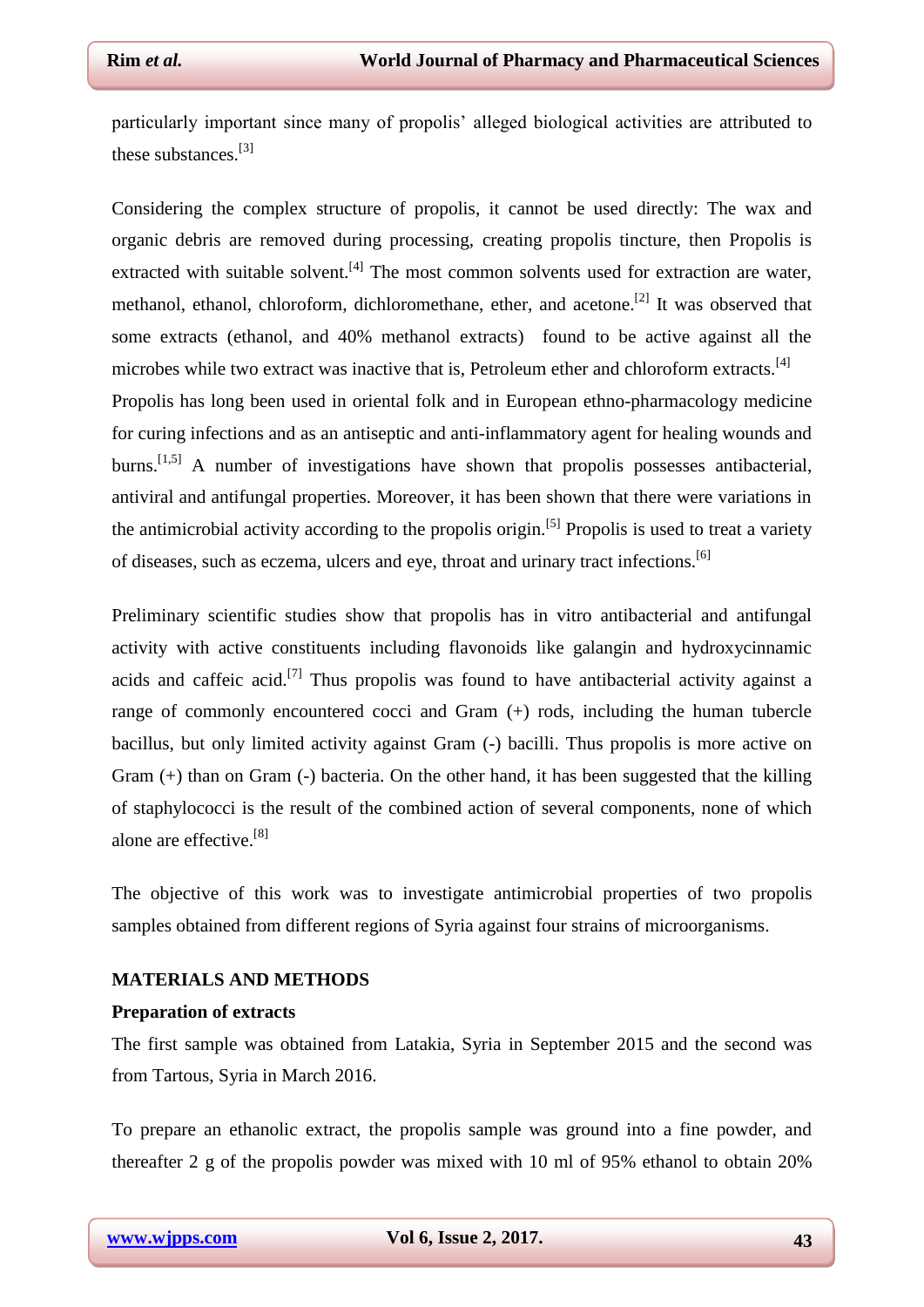(w/v) propolis extract. Extraction was carried out at room temperature in the dark for 7 days, with periodical hand shaking.<sup>[5]</sup> After extraction, the mixture was centrifuged and supernatants were designated as an ethanolic extract of propolis (EEP). The extracts were of different concentration (0.5%, 1%, 5%, 10%, 20%). Then each sample was filtered by a 0.45 micrometer filter and collected into a sterile tube and freezed in -10 °C.

## **Preparation of Mueller-Hinton medium**

We suspended 38 grams in 1000 ml distilled water, heated until boiling to dissolve the medium completely. Then, we sterilized by autoclaving at 15 lbs pressure (121°C) for 15 minutes. Suspensions of microorganisms containing  $10<sup>6</sup>$  cells/ ml were inoculated onto plate surfaces with a sterile cotton swab. Test plates (10 cm diameter) were prepared with 20 ml of Mueller-Hinton agar (himedia laboratories pvt. ltd), and holes of 6mm in diameter were punched in the agar plates using cork borer. Each hole was filled with 50 µl of EEP. The diameters of the growth inhibition zones around the holes were measured after incubation for 48 h at  $35^{\circ}$ C.<sup>[5]</sup>

## **RESULTS**

When the inhibition zone of **propolis** extract against both bacterial groups was greater than 6 mm is considered active.<sup>[7]</sup>

| <b>Bacterial strains</b> | Table (1): Diameters of inhibition zones of EEP from Lattakia city |                 |                 |                  |                 |  |
|--------------------------|--------------------------------------------------------------------|-----------------|-----------------|------------------|-----------------|--|
|                          | $0.5\%$                                                            | $\frac{9}{6}$   | $\%5$           | $\frac{6}{10}$   | $\%20$          |  |
| Staphylococcus aureus    | $8 \text{ mm}$                                                     | 11mm            | 14mm            | 17 <sub>mm</sub> | $19 \text{ mm}$ |  |
| Pseudomonas aeruginosa   | $8 \text{ mm}$                                                     | $8 \text{ mm}$  | $9 \text{ mm}$  | 12mm             |                 |  |
| Escherichia coli         |                                                                    |                 |                 | $21$ mm          | $17 \text{ mm}$ |  |
| Acinetobacter baumannii  | 9 mm                                                               | $12 \text{ mm}$ | $17 \text{ mm}$ | 19 mm            | $15 \text{ mm}$ |  |

| <b>Bacteral strains</b> | Table (2): Diameters of inhibition zones of EEP from Tartous city |                |                  |                 |                 |  |
|-------------------------|-------------------------------------------------------------------|----------------|------------------|-----------------|-----------------|--|
|                         | $0.5\%$                                                           | $\frac{9}{6}$  | $\frac{0}{6}$    | %10             | %20             |  |
| Staphylococcus aureus   | $9 \text{ mm}$                                                    | l 1mm          | 14mm             | $16 \text{ mm}$ | $22 \text{ mm}$ |  |
| Pseudomonas aeruginosa  | -----                                                             |                |                  | $7 \text{ mm}$  | $13 \text{ mm}$ |  |
| Escherichia coli        | 14mm                                                              | $6 \text{ mm}$ | 10 <sub>mm</sub> | $11 \text{ mm}$ | 13 mm           |  |
| Acinetobacter baumannii | mm                                                                | $8 \text{ mm}$ | 9 mm             | $10 \text{ mm}$ | $12 \text{ mm}$ |  |

---: no inhibition zone

#### **DISCUSSION**

In our study we have been able to determine the therapeutic value of propolis based on the results that we got from our experiments. Firstly, we observed that the EEP is more effective on gram positive bacteria than the gram negative ones, which is in agreement with Grange et al. who found that dilution of 1: 20 in nutrient agar, the ethanolic extract of propolis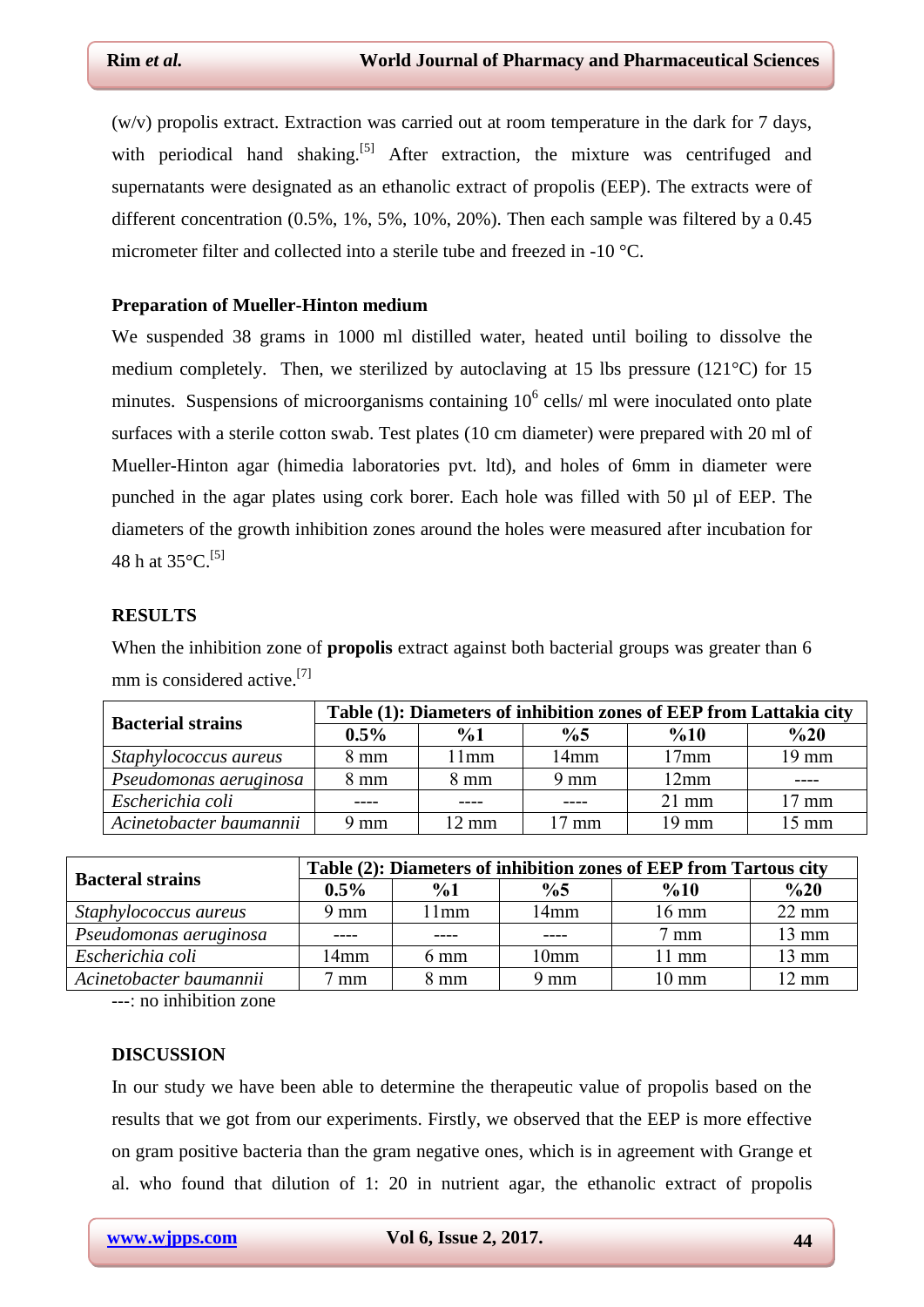completely inhibited the growth of Staphylococcus aureus (including the MRSA strains), Staph. epidermidis, and partially inhibited growth of Pseudomonas aeruginosa and Escherichia coli but had no effect on Klebsiella pneumoniae.[9]

The most susceptible species of studied bacteria was Staphylococcus aureus of inhibition diameters 22 mm for Tartous sample and 19 mm for Latakia sample, and the least sensitive bacteria against this extract were E.coli (Latakia EEP) and Pseudomonas (Tartous EEP).

The important point we noticed that all prepared concentrations  $(0.5% + 1% + 5% + 10% + 1)$ 20%) were effective on Staphylococcus aureus, the most efficacy was refered to 20% concentration. Despite all these encouraging results we had some differences between the two propolis samples which can be explained by the difference of composition. Finally, 0.5% and 1% concentration were ineffective on E.coli.

We found that the two propolis samples had antibacterial activity against all four strains of bacteria with little variations in inhibition zones due to the difference in composition, which is in agreement with Abd EFK who found that all propolis samples showed an inhibition in the growth of all examined bacteria but the inhibition varied according to the propolis origin.<sup>[10]</sup>

#### **REFERENCES**

- 1. Yaghoubi S.M.J., Ghorbani G.R., Soleimanian Zad S., Satari R., Antimicrobial activity of Iranian propolis and its chemical composition, DARU, 2007; 15(1).
- 2. Vijay D. Wagh, Propolis: A Wonder Bees Product and Its Pharmacological Potentials, Adv Pharmacol Sci. 2013; 2013: 308249.
- 3. Michelline Viviane Marques das Nevesa, Tânia Maria Sarmento da Silvab, Edeltrudes de Oliveira Limac, Emídio Vasconcelos Leitão da Cunhaa, Eduardo de Jesus Oliveiraa, Isoflavone formononetin from red propolis acts as a fungicide against Candida sp, brazilian journal of microbiology, 2016; 47: 159–166.
- 4. Nilesh kumar, Mueen Ahmad K. K., Raman Dang and Ahmed Husain, Antioxidant and antimicrobial activity of propolis from Tamil Nadu zone, Journal of Medicinal Plants Research December, 2008; 2(12): 361-364.
- 5. Srdjan Stepanović, Nataša Antić, Ivana Dakić, Milena Švabić-Vlahović. In vitro antimicrobial activity of propolis and synergism between propolis and antimicrobial drugs, Microbiol. Res. 2003; 158: 353–357.